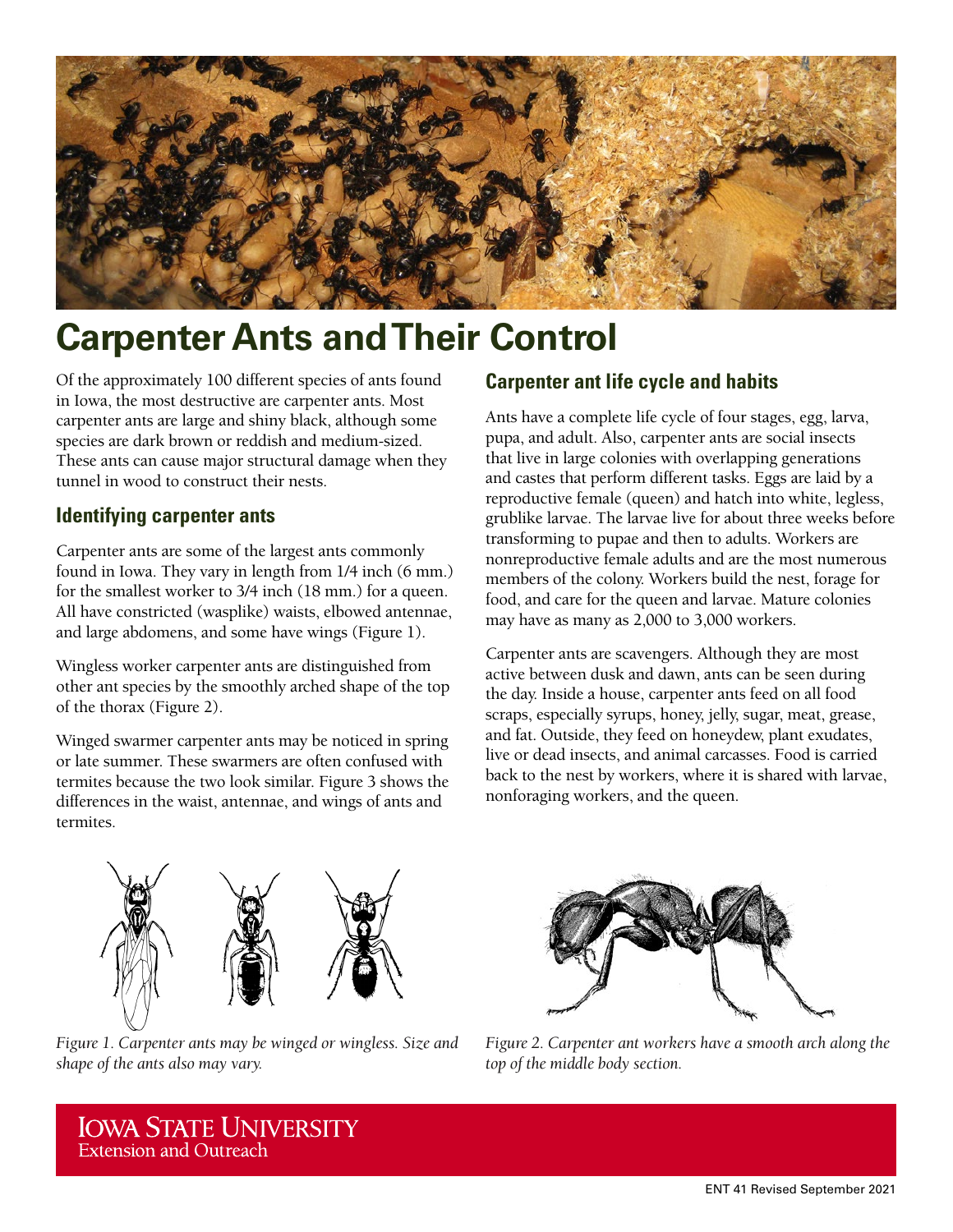Swarming. Ants with wings, called swarmers, may appear at times in the home. Swarmers are sexually developed males and females that leave a healthy, well-established colony on the slim chances of starting a new colony somewhere else. Most swarmers will die of starvation, dehydration, or be eaten by birds, dragonflies, or other predators.

Though almost all will fail, just enough succeed to spread the species and ensure its survival. All species of ants are capable of producing swarmers. Carpenter ant swarmers are recognized by their large size (body length of one-half inch or more).

#### **Damage caused by carpenter ants**

Carpenter ants do not eat wood, but instead construct their nests in wood by chewing an interconnecting series of tunnels and cavities. Wood is removed as coarse sawdust that is discarded outside the nest. The sawdust may include other debris such as dead ants and parts of insects, and other food. Carpenter ant nests are common inside stumps, logs, hollow trees, dead limbs, landscaping timbers, porch columns, windowsills, door and skylight frames, building framing, roofs, deck, and fence posts. Carpenter ants prefer naturally soft wood or wood that has been softened by moisture and decay (wood rot). The decay caused by excess moisture in the wood often is more damaging to the building structure than carpenter ants. Moisture and decay facilitate initial tunneling by the ants, but are not required for nesting. Nests may extend into dry, sound lumber and foam insulation boards. Carpenter ants may nest in existing cavities such as hollow doors or spaces around windows and doors.



Unlike the nests of termites and wood-boring beetles, ant galleries are free of soil, and powdery wood, and are mostly free of sawdust. The walls of carpenter ant nests are usually smooth to the point of appearing to have been sandpapered. Galleries do not follow the grain of the wood, unlike termite galleries.

Carpenter ants found indoors in the winter usually come from nests somewhere within the house. Ants found

indoors during spring or summer or on very warm days in winter could be invaders wandering in from outdoors, or they may be foragers from a nest in the wall or ceiling. While there is no easy way to determine the source, it does pay to check carefully before attempting any treatment.

Locating the source of carpenter ants is as important as it is difficult. It is especially challenging if you see only a few ants at one time. The best suggestion is to observe ants to see if you can detect a pattern of movement. In spring and summer, carpenter ants are more active at night, and observations after sunset, with a flashlight on the outside and inside the house, may indicate the source. The presence of sawdust is an important clue in locating carpenter ant nests.

### **Management of carpenter ants**

Carpenter ant control can be a do-it-yourself project or a job for a professional pest control operator. Shop around and compare prices and services when selecting a pest control service.

Under ideal circumstances, the best carpenter ant control comes by locating and treating the nest (indoors or out). A small amount of insecticide sprayed or dusted directly into the nest will provide effective control. Effective treatment may require lifting molding strips or framing or drilling small holes through walls or siding to reach the nest. Nests discovered during remodeling can be sprayed to halt ant dispersal, or the ants can be collected in a vacuum and discarded. Drilling holes to inject insecticide into all wall voids may be of limited benefit, especially if the walls contain insulation. Replace damaged or decayed wood and thoroughly seal the structure to eliminate future moisture problems.

If a nest is not found, the practical alternative indoors is to treat room edges, cracks, and crevices in the areas where foraging workers are abundant and hope to reduce the population through the gradual elimination of the foragers. Outdoor perimeter treatments with residual insecticide spray or granule may also be useful when applied according to label directions to cracks, gaps, and potential entry points. Monthly spray treatments are not recommended for carpenter ant control.

Ready-to-use household insecticide products are readily available for indoor and outdoor use. Household sprays are usually identified as "ant and roach killer" or "home defense insecticide" and come in aerosol or pump dispensers. Dust insecticides containing boric acid, diatomaceous earth, and silica aerogel also can be used.